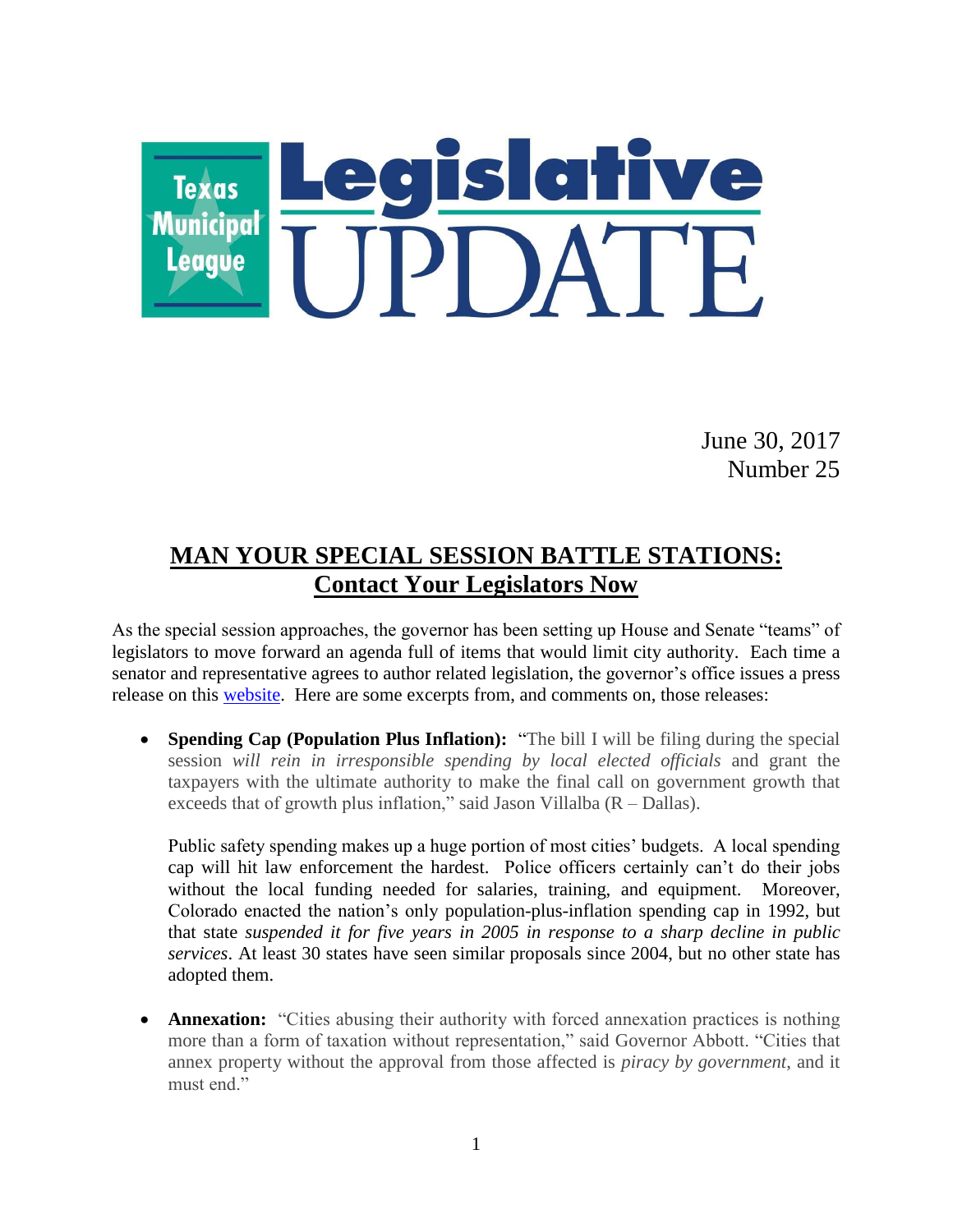The governor recently tweeted about Texas cities ranking in the top 15 for the most hightech jobs. Austin, Round Rock, Houston, and Sugar Land are on that list. What else do they have in common? All prudently use annexation to deal with the resultant population growth and to keep their communities thriving. He also tweeted: "more jobs and new truck plant coming to Texas. Great work by McKinney Economic Development Corp." McKinney also uses annexation to ensure a sustainable economy and quality of life for its residents.

The only way cities will retain their ability to provide adequate public safety, economic development, and economic prosperity is if you "man your battle stations." You should call your legislators and tell them "thanks, but no thanks." You know best how to run your city, and you don't need this type of "help" from Austin.

Future editions of the *Legislative Update* will continue to inform you of your state leaders' thoughts on your ability to respond to citizen needs.

### **Support Caps on City Revenue while Cutting Funding?**

On June 12, the governor issued a [proclamation](https://gov.texas.gov/uploads/files/press/06122017_BudgetAndLineItemVetos.pdf?utm_source=Texas+Tribune+Master&utm_campaign=0fb89f597e-trib-newsletters-the-brief&utm_medium=email&utm_term=0_d9a68d8efc-0fb89f597e-101351161&mc_cid=0fb89f597e&mc_eid=dcd5bbc9f8) that, pursuant to his constitutional powers as governor, he planned to veto specific sections of Senate Bill 1 (the state budget for the biennium).

Of particular interest to cities, the governor struck down a section of the budget that would have provided air quality planning funding to the Texas Commission on Environmental Quality (TCEQ). The funding allows TCEQ to provide programs for air quality planning activities aimed at reducing ozone levels. The programs include bicycle use programs, carpooling awareness, environmental awareness campaigns, and locally-enforceable pollution reduction programs. The funding also allows TCEQ to provide grants for cities to use in implementing pollution controls.

In his explanation for vetoing this specific line item, the governor stated that these air quality programs "*can be funded at the local government level*."

At the same time, the governor has called a [special session](https://www.tml.org/legis_updates/governor-calls-special-session) urging legislators to pass a local revenue cap. So, not only do some state leaders support limiting cities' ability to raise revenue to provide adequate services, they also cut state funding in a way that shifts responsibility for programs to cities.

The special session begins on July 18. City officials should visit with their legislative delegation before the special session to discuss the following: (1) thank them for leaving local decision making largely intact during the 2017 regular session; (2) urge them to continue that trend during the special session by focusing on core state issues and not on local ones; and (3) invite them to come take a tour of your fire and police facilities so they can better understand that caps and other artificial restrictions will have the greatest effect on public safety.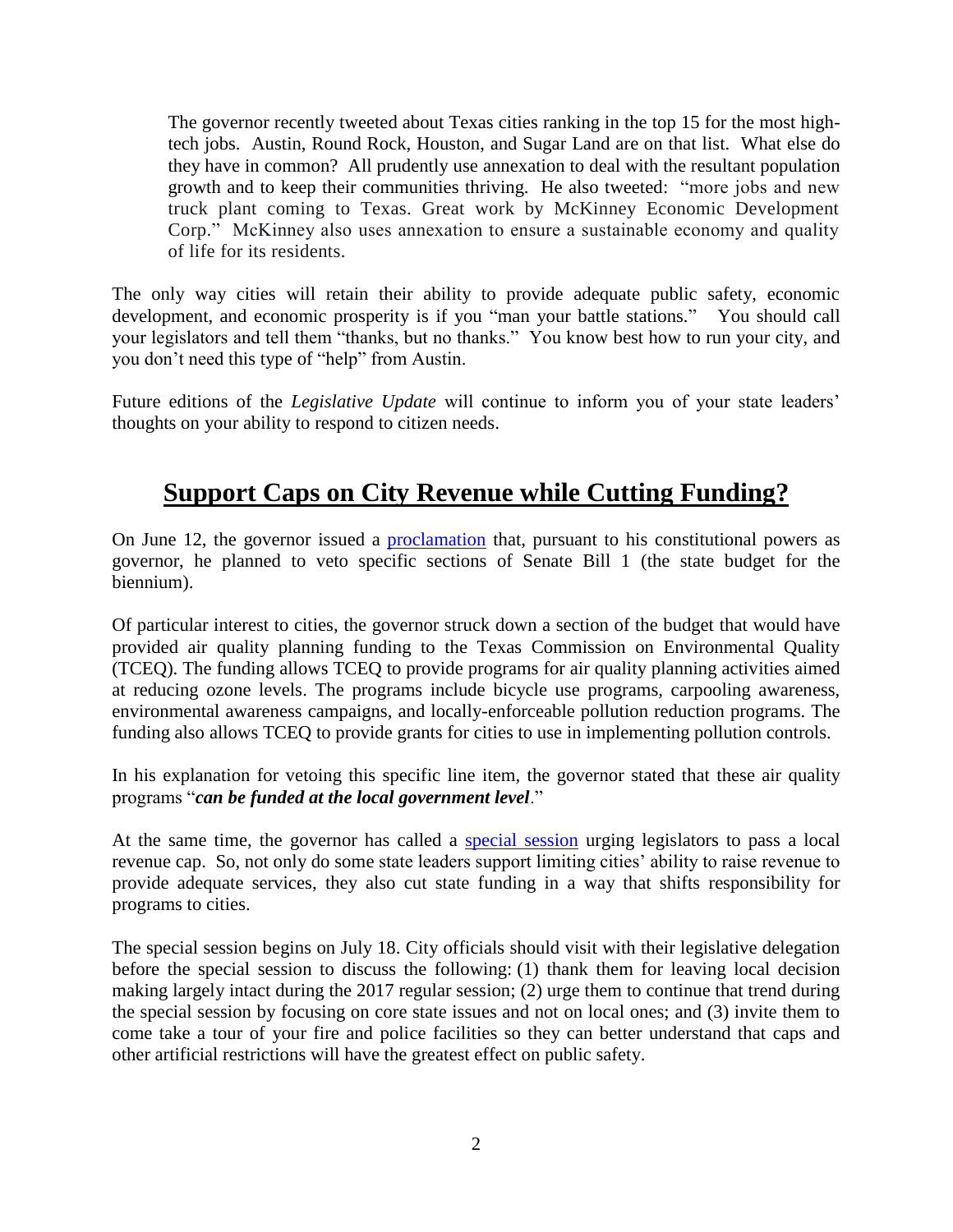#### **Post Session Update: General Law City Sex Offender Regulation**

House Bill 1111, one of several [priority bills](https://www.tml.org/legis_updates/tmls-successful-priority-package) that TML worked to pass this session, authorizes a general law city by ordinance to restrict a registered sex offender from going in, on, or within a specified distance of a child safety zone in the city. The bill is effective September 1.

If your general law city has a sex offender residency restriction ordinance or is considering adopting such an ordinance, you should consult with your local legal counsel about House Bill 1111.

You can find more details about this issue in a legal Q&A [here.](https://www.tml.org/p/Sept%202017%20sex%20offenders%20CDA.pdf) Contact Christy Drake-Adams, TML assistant general counsel, with questions at 512-231-7400 or [christy@tml.org.](mailto:christy@tml.org)

# **Post Session Update: Volunteer Emergency Services Personnel and Licensed Carry**

[House Bill 435](http://www.capitol.state.tx.us/tlodocs/85R/billtext/pdf/HB00435F.pdf#navpanes=0) passed during the Eighty-Fifth Legislative Session and is effective September 1, 2017. The bill, codified in Chapter 112 of the Civil Practices and Remedies Code, provides certain liability protections to a governmental unit (including a city) that allows volunteer emergency services personnel (with a license to carry a handgun) to carry a handgun while engaged in providing emergency services. The bill *does not mandate that a city allow its volunteer emergency services personnel to carry a handgun while engaged in providing emergency services*.

More specifically, the bill provides – among other things – that:

- 1. "volunteer emergency services personnel" includes a volunteer firefighter, an emergency medical services volunteer, and any individual who, as a volunteer, provides services for the benefit of the general public during emergency situations;
- 2. a governmental unit is not liable in a civil action arising from the discharge of a handgun by an individual who is volunteer emergency services personnel and licensed to carry the handgun;
- 3. the discharge of a handgun by an individual who is volunteer emergency services personnel and licensed to carry the handgun is outside the course and scope of the individual's duties as volunteer emergency services personnel (this provision is an attempt to protect a city from federal civil rights liability);
- 4. the bill may not be construed to waive the immunity from suit or liability of a governmental unit under the Texas Tort Claims Act or any other law; and
- 5. volunteer emergency services personnel who are engaged in providing emergency services: (a) enjoy a defense to prosecution for carrying into a place under which an owner has lawfully excluded licensed carry by providing notice under current law, bars, jails, sporting events, hospitals that provide notice, open meetings if notice is provided, amusement parks, or places of worship; and (2) are permitted to carry into a school,